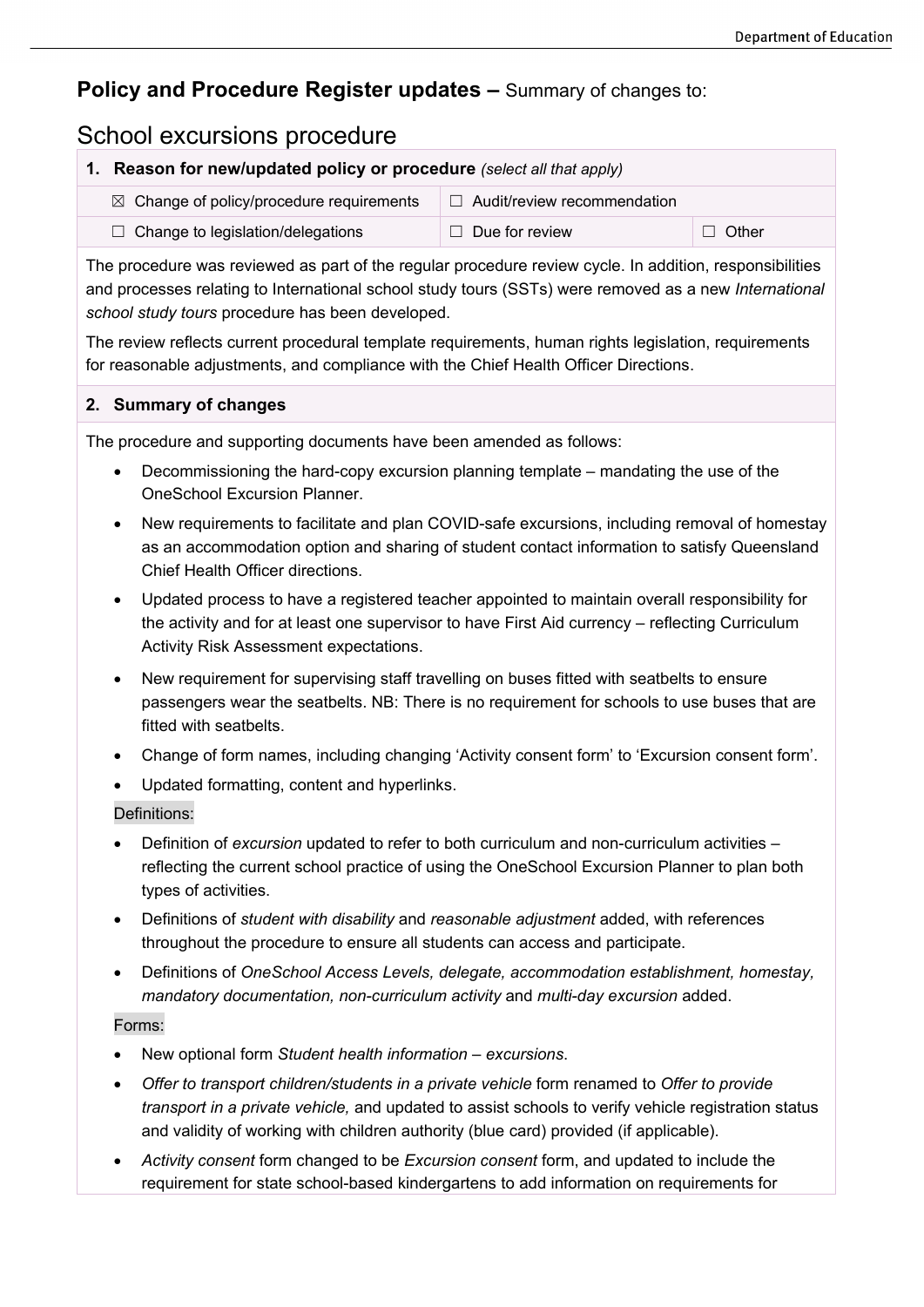| seatbelts or safety restraints (to comply with section 102 of the Education and Care Services<br>National Regulations). |                                                                                                                                                                                                                                       |                     |  |  |  |  |
|-------------------------------------------------------------------------------------------------------------------------|---------------------------------------------------------------------------------------------------------------------------------------------------------------------------------------------------------------------------------------|---------------------|--|--|--|--|
| 3. Impacts to roles and responsibilities                                                                                |                                                                                                                                                                                                                                       |                     |  |  |  |  |
|                                                                                                                         | Does the new/updated content change staff roles/responsibilities in any way?<br>$\boxtimes$                                                                                                                                           | No<br>Yes<br>$\Box$ |  |  |  |  |
|                                                                                                                         | If yes, select the type of change:                                                                                                                                                                                                    |                     |  |  |  |  |
|                                                                                                                         | $\boxtimes$ Removed responsibilities<br>$\boxtimes$ Revised responsibilities<br>$\boxtimes$ New/additional responsibilities                                                                                                           |                     |  |  |  |  |
| <b>Position title</b>                                                                                                   | <b>Summary of change</b>                                                                                                                                                                                                              | Page #              |  |  |  |  |
| Staff (REVISED)                                                                                                         | • to only use the OneSchool Excursion Planner (not hard<br>copy templates)                                                                                                                                                            | 1, 283              |  |  |  |  |
| Principals (NEW)                                                                                                        | • ensure COVID-19 vaccination requirements in relation<br>to volunteers are in place                                                                                                                                                  | $\overline{2}$      |  |  |  |  |
|                                                                                                                         | • responsibility to ensure excursion planning has<br>considered the health needs of students                                                                                                                                          | $\overline{2}$      |  |  |  |  |
|                                                                                                                         | • ensure that school excursions are only given final<br>approval in OneSchool by a user with Level 1 access or<br>by a delegated user with Level 2 access                                                                             | 2                   |  |  |  |  |
| Staff (NEW)                                                                                                             | • to liaise with the relevant child safety service centre for<br>students in out-of-home care, allowing sufficient time for<br>the provision of consent and funding approvals (if<br>required)                                        | 2                   |  |  |  |  |
|                                                                                                                         | • to liaise with health professionals so students with<br>health support needs or disability can participate in the<br>activity                                                                                                       | $\overline{2}$      |  |  |  |  |
|                                                                                                                         | • ensure participating staff have the necessary training,<br>knowledge and skills to support the individual needs of<br>participating students (including health and wellbeing<br>needs, communication and positive behaviour support | 2                   |  |  |  |  |
|                                                                                                                         | strategies)<br>• comply with COVID-safe requirements                                                                                                                                                                                  | 3                   |  |  |  |  |
|                                                                                                                         | • ensure students wear seatbelts on buses fitted with<br>seatbelts                                                                                                                                                                    | 8                   |  |  |  |  |
| Parents (NEW)                                                                                                           | • complete and return the Excursion consent form and<br>payment (if applicable) by the due date                                                                                                                                       | 3                   |  |  |  |  |
|                                                                                                                         | • note that the department does not have personal<br>accident insurance cover for students. It is up to<br>parents/carers to decide the types and level of private<br>insurance they wish to cover their child                        | 3                   |  |  |  |  |
|                                                                                                                         | • comply with any COVID-safe requirements while<br>participating in a school excursion                                                                                                                                                | 3                   |  |  |  |  |
| <b>Regional Directors</b><br>(REMOVED)                                                                                  | • no longer relevant as SSTs not in scope                                                                                                                                                                                             | $\blacksquare$      |  |  |  |  |